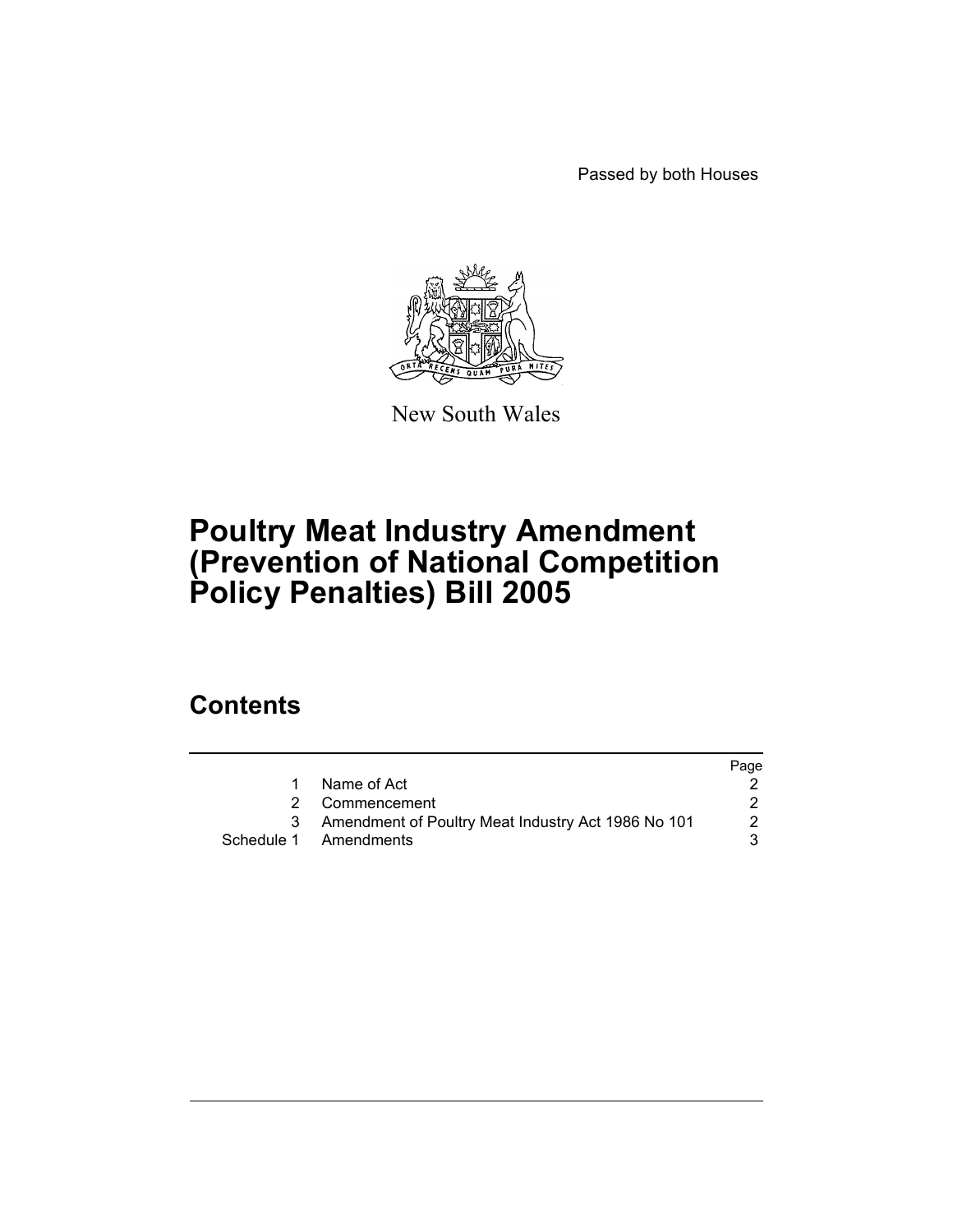*I certify that this PUBLIC BILL, which originated in the LEGISLATIVE COUNCIL, has finally passed the LEGISLATIVE COUNCIL and the LEGISLATIVE ASSEMBLY of NEW SOUTH WALES.*

*Legislative Council*

*Clerk of the Parliaments*

*2005*



New South Wales

# **Poultry Meat Industry Amendment (Prevention of National Competition Policy Penalties) Bill 2005**

Act No , 2005

An Act to amend the *Poultry Meat Industry Act 1986* in relation to the regulation of the poultry meat industry.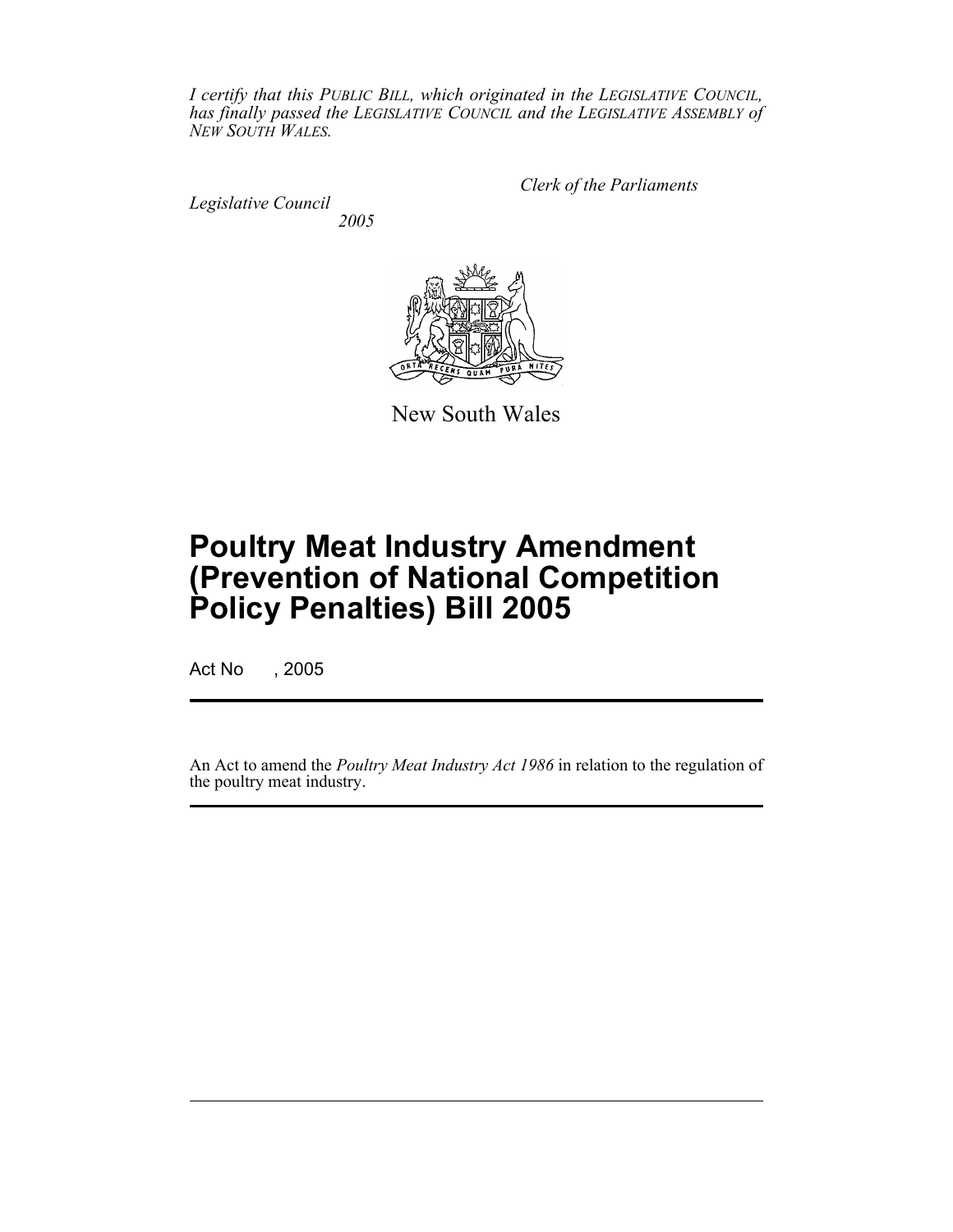#### **The Legislature of New South Wales enacts:**

#### **1 Name of Act**

This Act is the *Poultry Meat Industry Amendment (Prevention of National Competition Policy Penalties) Act 2005*.

#### **2 Commencement**

- (1) This Act commences on a day or days to be appointed by proclamation, subject to subsection (2).
- (2) Schedule 1 [10] commences on the day appointed under section 4 of the *Farm Produce (Repeal) Act 1996* for the repeal of section 38 of the *Farm Produce Act 1983*.

#### **3 Amendment of Poultry Meat Industry Act 1986 No 101**

The *Poultry Meat Industry Act 1986* is amended as set out in Schedule 1.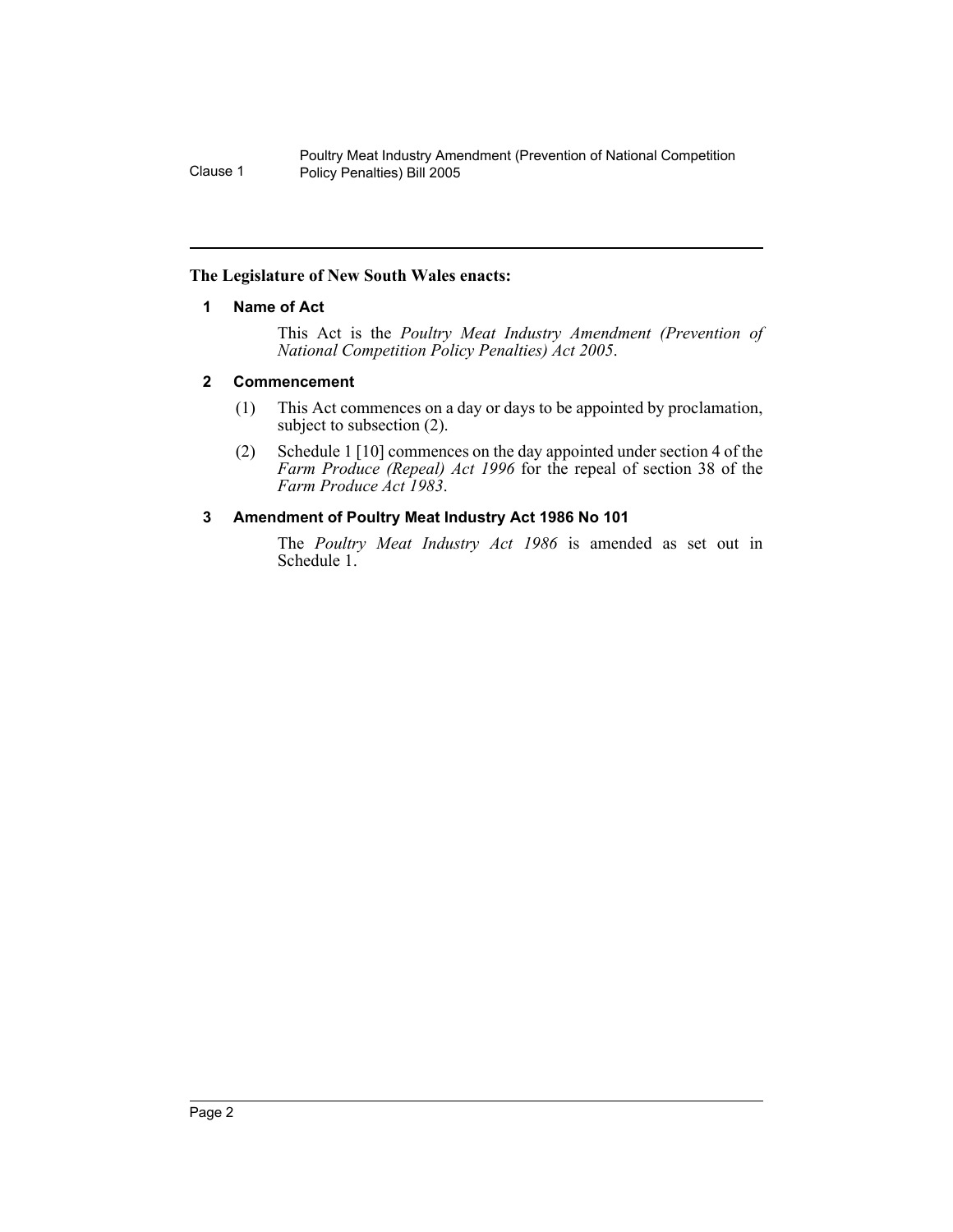Amendments **Schedule 1** and the 1990 state 1 and 1990 state 1 and 1990 state 1 and 1990 state 1 and 1990 state 1

### **Schedule 1 Amendments**

(Section 3)

#### **[1] Section 3 Definitions**

Omit the definitions of *agreement*, *base rate*, *Chairperson*, *efficiency incentive agreement*, *efficiency incentive rules*, *efficiency incentive scheme*, *excluded poultry*, *member*, *regulation* and *standard agreement* from section 3 (1).

Insert in alphabetical order:

*Advisory Group* means the Poultry Meat Industry Advisory Group established under section 6A.

*Department* means the Department of Primary Industries.

*Director-General* means Director-General of the Department.

*poultry growing agreement* means an agreement between a grower and a processor under which:

- (a) the processor delivers designated poultry to the grower for growing, and
- (b) the grower grows the poultry so delivered and returns it to the processor for processing.

*secretary of the Committee* means the person employed as secretary of the Committee as referred to in section 5  $(2)$ .

#### **[2] Section 3 (3)**

Omit the subsection.

#### **[3] Section 4 Constitution of Committee**

Omit section 4 (3). Insert instead:

- (3) The Committee is to consist of 3 members appointed by the Minister, of whom:
	- (a) one is to be an independent person of the Minister's own choosing, and
	- (b) two are to be independent persons of whom at least one is, in the opinion of the Minister, skilled in arbitration, mediation or some other form of dispute resolution.

#### **[4] Section 4 (7)**

Omit " $(a)$  and  $(d)$ ".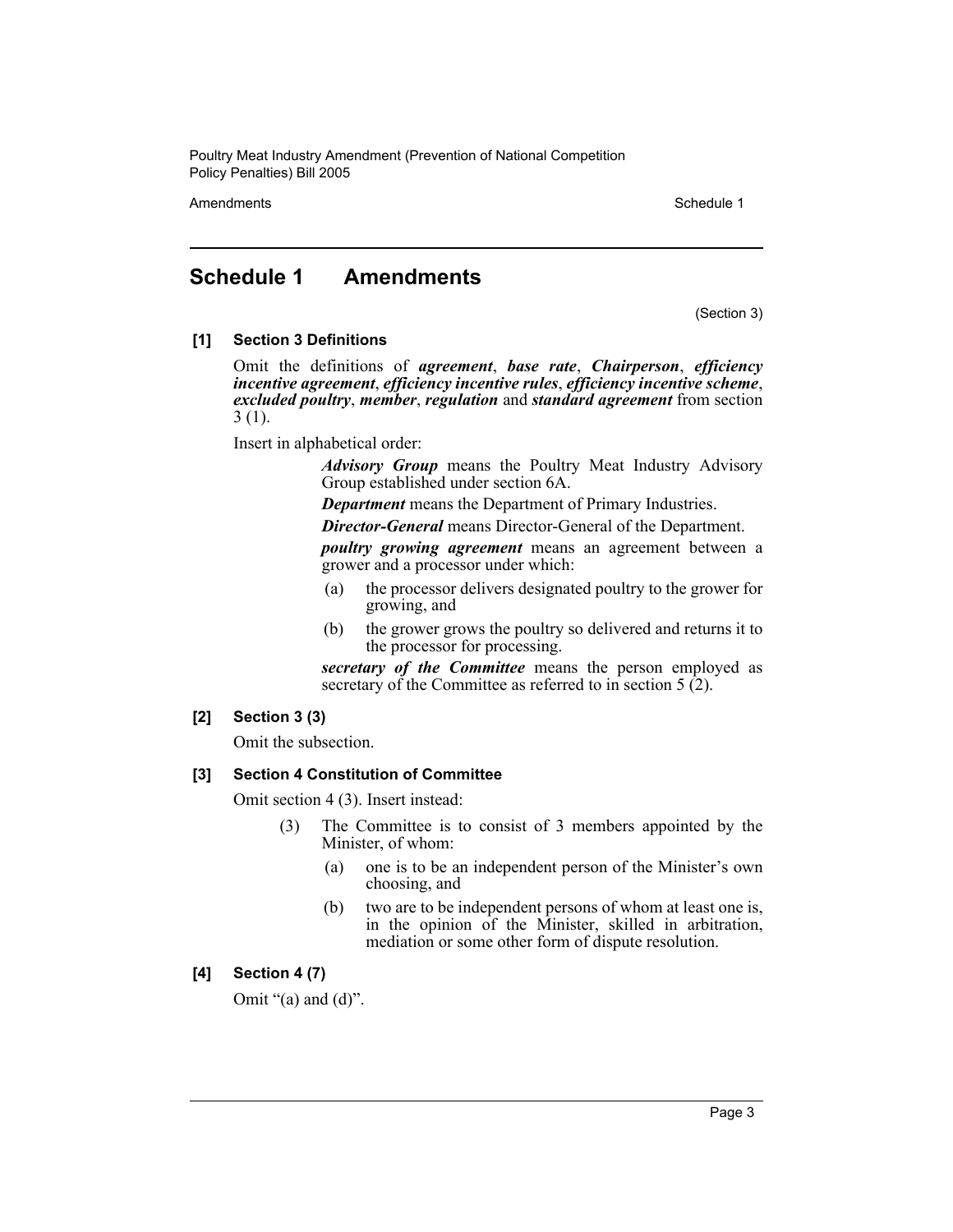Schedule 1 Amendments

#### **[5] Sections 4 (7) (a) and 5 (2) and Schedule 1, clause 2 (2)**

Omit "of Agriculture" wherever occurring.

#### **[6] Section 5 Staff of Committee**

Omit "the *Public Service Act 1979*" from section 5 (1).

Insert instead "Chapter 2 of the *Public Sector Employment and Management Act 2002*".

#### **[7] Section 6**

Omit the section. Insert instead:

#### **6 Functions of Committee**

- (1) The functions of the Committee are as follows:
	- (a) to establish:
		- (i) codes of practice for use in the conduct of negotiations between growers and processors, and
		- (ii) contract guidelines as to the matters that poultry growing agreements might appropriately address,
	- (b) to make recommendations to the Minister regarding:
		- (i) matters that poultry growing agreements should be required to address, and
		- (ii) standard provisions for inclusion in poultry growing agreements in relation to those matters,
	- (c) to inquire into, and make reports to the Minister on:
		- (i) such matters relating to the poultry meat industry as the Minister refers to the Committee for inquiry and report, and
		- (ii) such other matters relating to the poultry meat industry as the Committee considers appropriate for inquiry and report,
	- (d) to facilitate the resolution of disputes between processors and growers,
	- (e) to exercise such other functions with respect to the poultry meat industry as are prescribed by the regulations.
- (2) For the purpose of exercising its functions under subsection (1) (a) and (b), the Committee must seek advice from, and have regard to the views of, the Advisory Group.
- (3) Copies of any codes of practice and contract guidelines established under this section: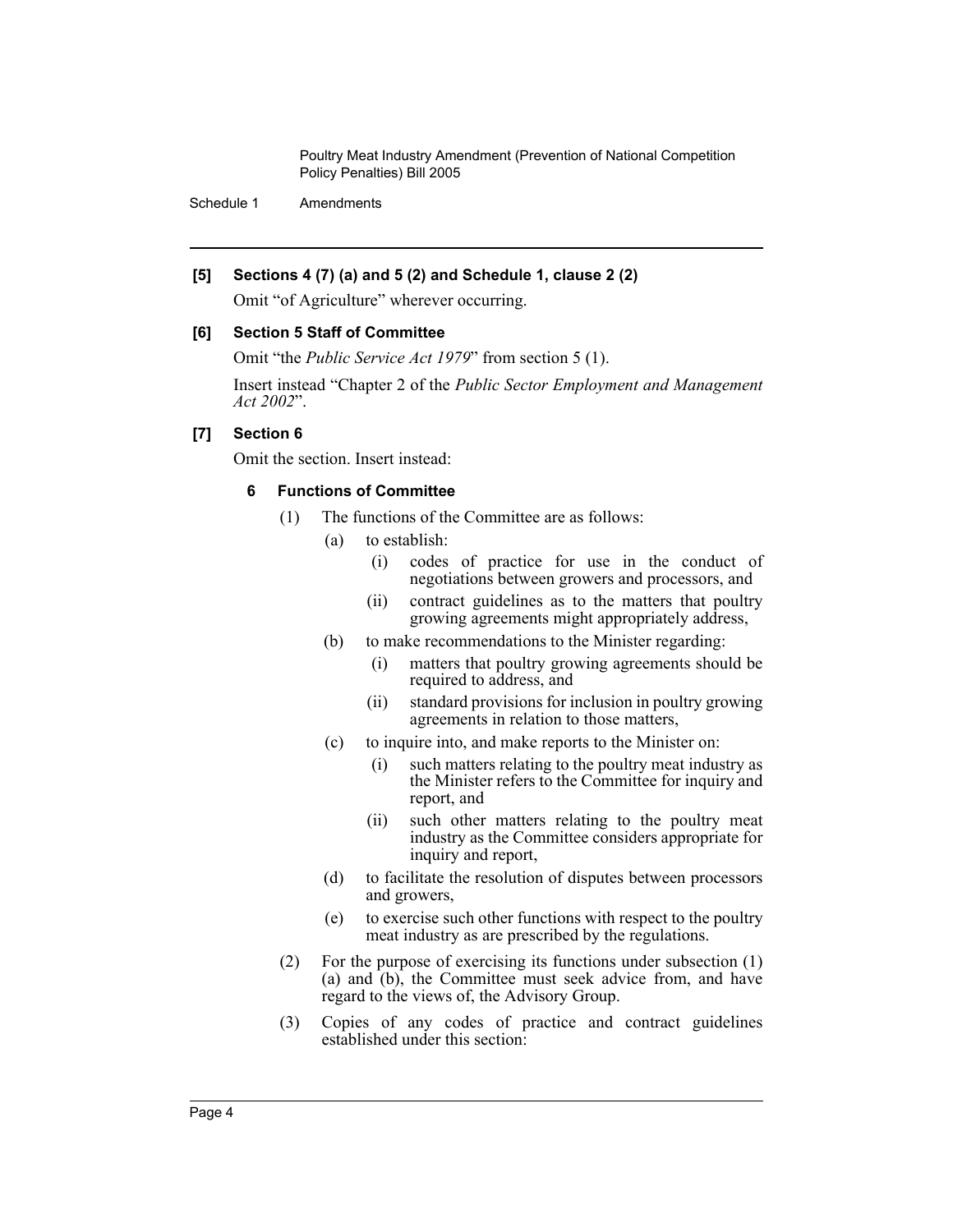Amendments **Schedule 1** and the 1990 state 1 and 1990 state 1 and 1990 state 1 and 1990 state 1 and 1990 state 1

- (a) must be kept available at the office of the Department for inspection by the public, free of charge, during ordinary business hours, and
- (b) must be posted on the Department's internet site.

#### **[8] Part 2A**

Insert after Part 2:

## **Part 2A Poultry Meat Industry Advisory Group**

#### **6A Establishment of Advisory Group**

- (1) A body is to be established under the name of the "Poultry Meat Industry Advisory Group".
- (2) The Advisory Group is not, and does not represent, the Crown.
- (3) The Advisory Group is to consist of 7 members appointed by the Minister, of whom:
	- (a) 1 is to be an independent person of the Minister's own choosing, and
	- (b) 3 are to represent processors and are to be nominated in accordance with the regulations, and
	- (c) 3 are to represent growers and are to be elected in accordance with the regulations.
- (4) The member referred to in subsection (3) (a) is to be the Chairperson of the Advisory Group.
- (5) Schedule 1 has effect with respect to the members of the Advisory Group.
- (6) Schedule 2 has effect with respect to the procedure of the Advisory Group.
- (7) In subsection (3) (a), *independent* means the following:
	- (a) not an officer of the Department,
	- (b) not a representative of processors or growers.

#### **6B Function of Advisory Group**

The function of the Advisory Group is to furnish advice to the Committee regarding the following:

(a) codes of practice for use in the conduct of negotiations between growers and processors,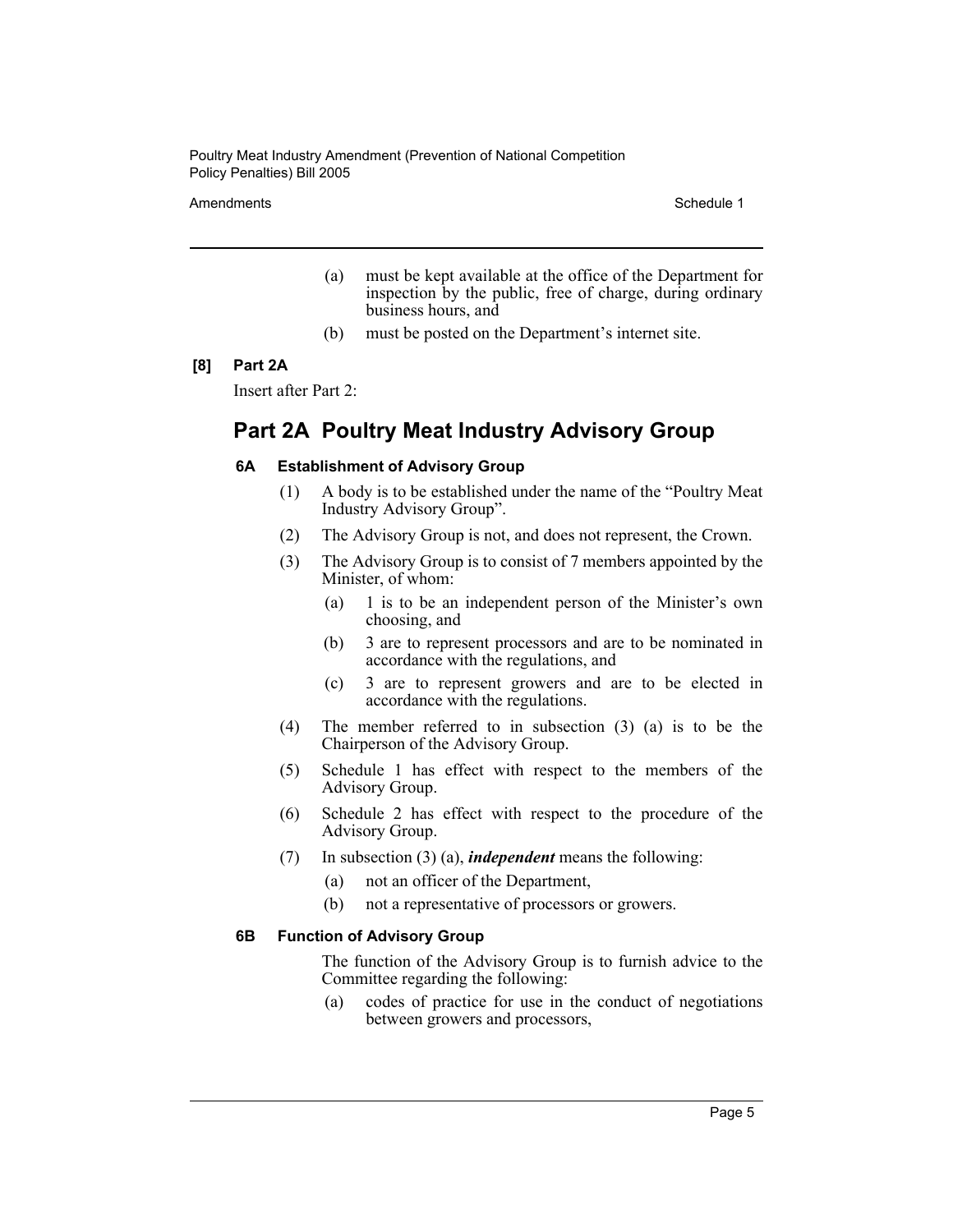Schedule 1 Amendments

- (b) contract guidelines as to the matters that poultry growing agreements should be encouraged to address,
- (c) matters that poultry growing agreements should be required to address,
- (d) standard provisions for inclusion in poultry growing agreements in relation to the matters referred to in paragraph (c),
- (e) such other matters with respect to the poultry meat industry as the Advisory Group considers appropriate for advice.

#### **[9] Part 3**

Omit Parts 3 and 4. Insert instead:

## **Part 3 Poultry growing agreements**

#### **7 Poultry growing agreements to address prescribed matters**

- (1) A poultry growing agreement must address such matters as may be prescribed by the regulations.
- (2) Compliance with this section in relation to any such matter may be achieved:
	- (a) by including in the agreement (whether by reference or otherwise) the standard provision prescribed by the regulations in relation to that matter, or
	- (b) by including in the agreement some other provision (whether to the same effect as the standard provision or to some other effect), being a provision that is expressed to be included in the agreement in compliance with this section in relation to that matter.
- (3) A poultry growing agreement that does not comply with this section in relation to any such matter is taken, for all purposes, to include the standard provision prescribed by the regulations in relation to that matter.
- (4) A standard provision that is included, or taken to be included, in a poultry growing agreement prevails over any other provision of the agreement (other than another standard provision) to the extent of any inconsistency between them.

#### **8 Processor to notify Director-General of certain matters**

(1) Within one month after a processor and a grower enter into a poultry growing agreement, the processor: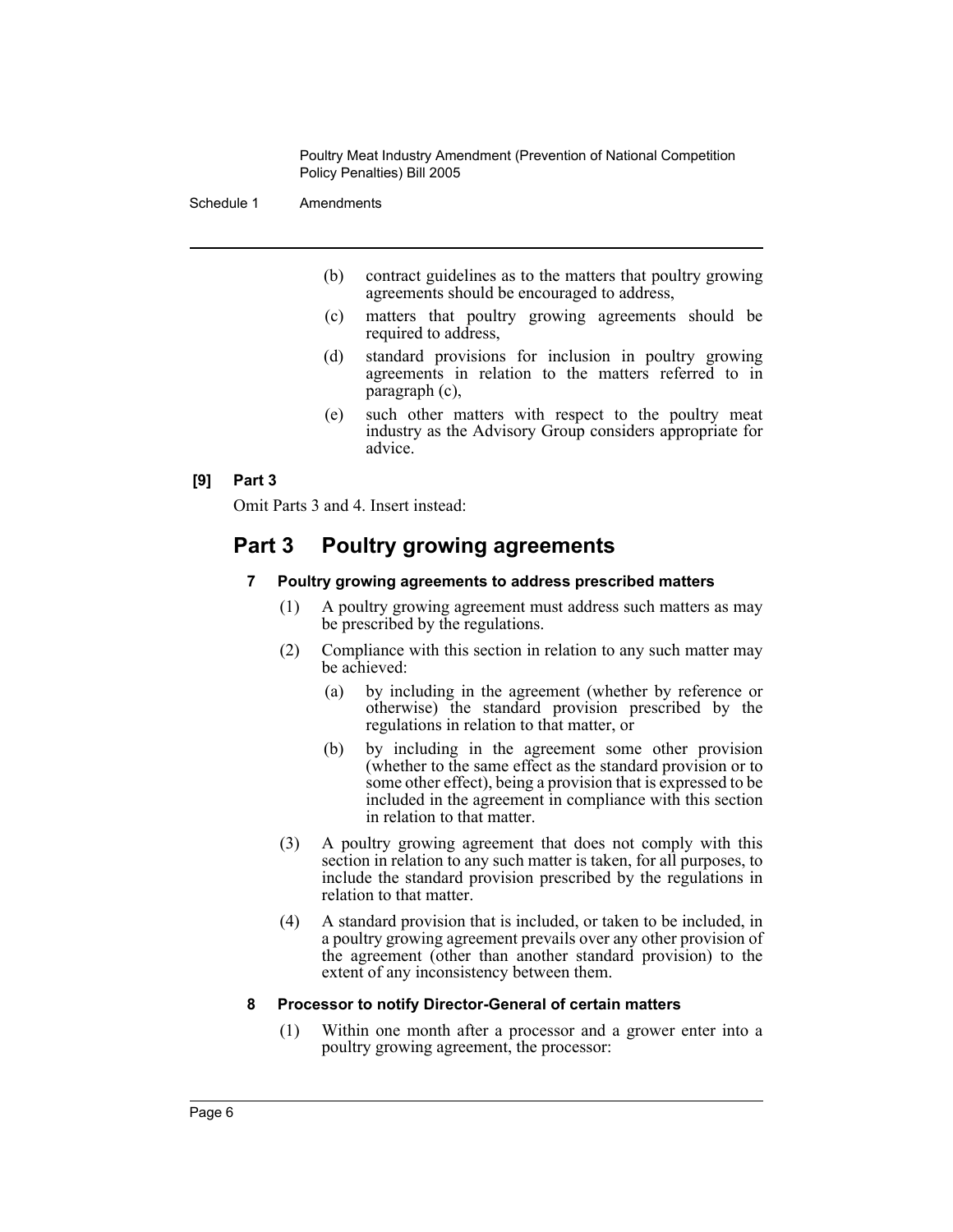Amendments **Schedule 1** and the 1990 state 1 and 1990 state 1 and 1990 state 1 and 1990 state 1 and 1990 state 1

(a) must send notice of that fact to the Director-General, and

(b) must pay a notification fee to the Director-General.

Maximum penalty: 10 penalty units.

- (2) The notice referred to in subsection  $(1)$   $(a)$ :
	- (a) must be in the form approved by the Director-General, and
	- (b) must identify the grower by whom, and each address at which, designated poultry is to be grown under the agreement, and
	- (c) must indicate the date on which the agreement was entered into and the period for which it is to remain in force.
- (3) The notification fee referred to in subsection  $(1)$  (b) is to be of an amount determined in accordance with a scheme established by the Director-General.
- (4) The object of such a scheme should be to ensure that the amounts received from notification fees during any period are equivalent to the costs and expenses of the Committee and Advisory Group during that period.

#### **9 Authorisations**

- (1) The following are specifically authorised by this Act for the purposes of the *Trade Practices Act 1974* of the Commonwealth and the *Competition Code of New South Wales*:
	- (a) any agreements entered into between 2 or more growers, or between 2 or more growers and a processor, in relation to the growing of designated poultry,
	- (b) the conduct of those growers and that processor in negotiating and entering into any such agreement,
	- (c) the conduct of those growers and that processor in performing any such agreement.
- (2) Anything authorised to be done by this section is authorised only to the extent to which it would otherwise contravene Part IV of the *Trade Practices Act 1974* of the Commonwealth or the *Competition Code of New South Wales*.
- (3) In this section, *agreement* includes a contract, arrangement or understanding.

#### **[10] Section 13 Inspectors**

Omit paragraph (a) from the definition of *inspector*.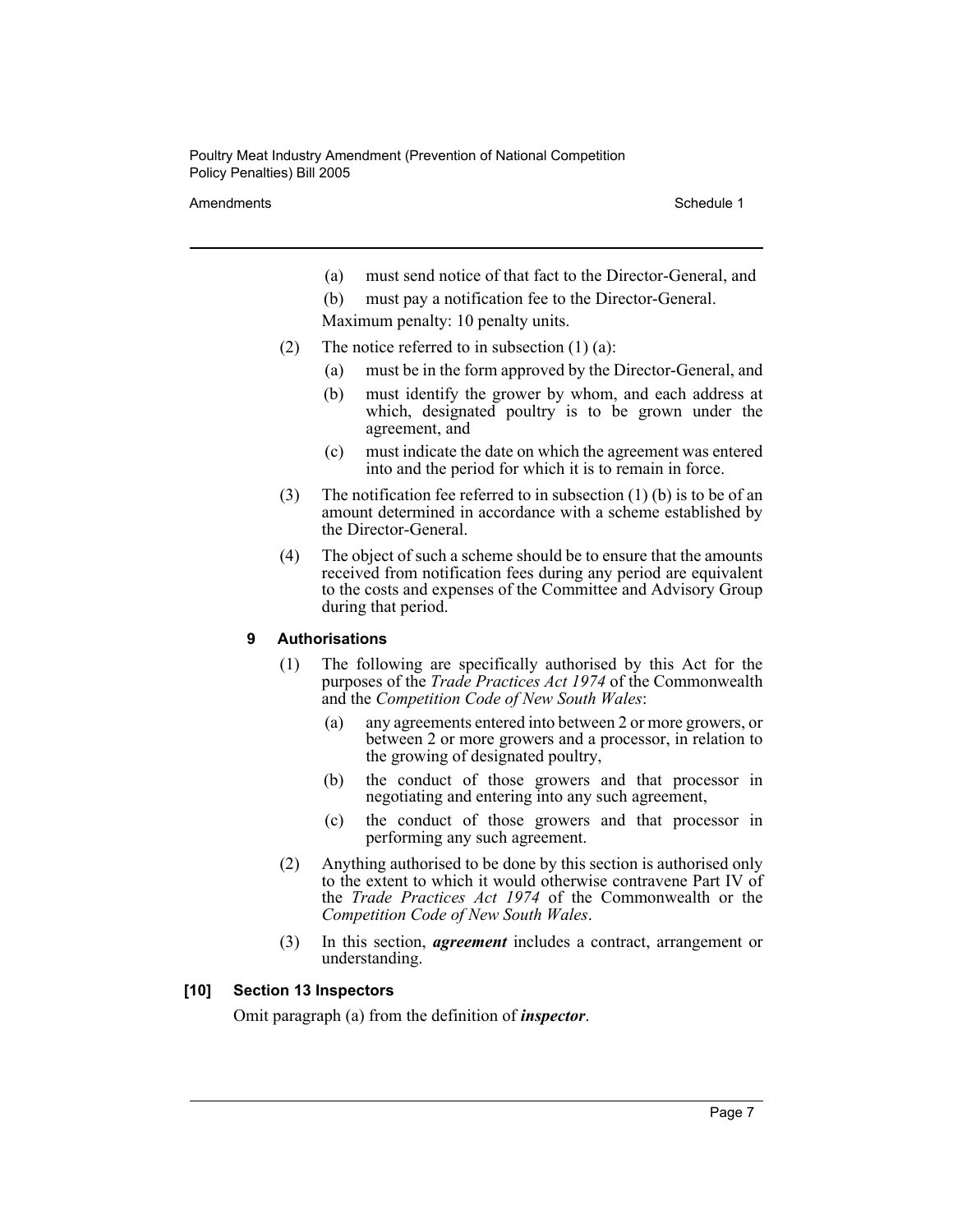Schedule 1 Amendments

#### **[11] Section 18 Disputes**

Omit the section.

#### **[12] Section 19**

Omit the section. Insert instead:

#### **19 Certificate as to notification relating to poultry growing agreement**

A certificate signed by the Director-General, or by such other person as may be prescribed by the regulations, and stating that, on a specified date or during a specified period, the Director-General had or had not been notified under section 8 that a specified processor and specified grower had entered into a poultry growing agreement is admissible in any legal proceedings and is evidence of that fact.

#### **[13] Section 23 Regulations**

Insert after section 23 (1):

- (1A) In particular, a regulation:
	- (a) may prescribe matters that poultry growing agreements must address, and
	- (b) may prescribe standard provisions for inclusion in poultry growing agreements in relation to those matters.

#### **[14] Section 26**

Insert after section 25:

#### **26 Review of Act**

- (1) The Minister is to review this Act to determine whether the policy objectives of the Act remain valid and whether the terms of the Act remain appropriate for securing those objectives.
- (2) The review is to be undertaken as soon as practicable after the period of 3 years from the date of commencement of the *Poultry Meat Industry Amendment (Prevention of National Competition Policy Penalties) Act 2005*.
- (3) A report on the outcome of the review is to be tabled in each House of Parliament within 12 months after the end of the period of 3 years.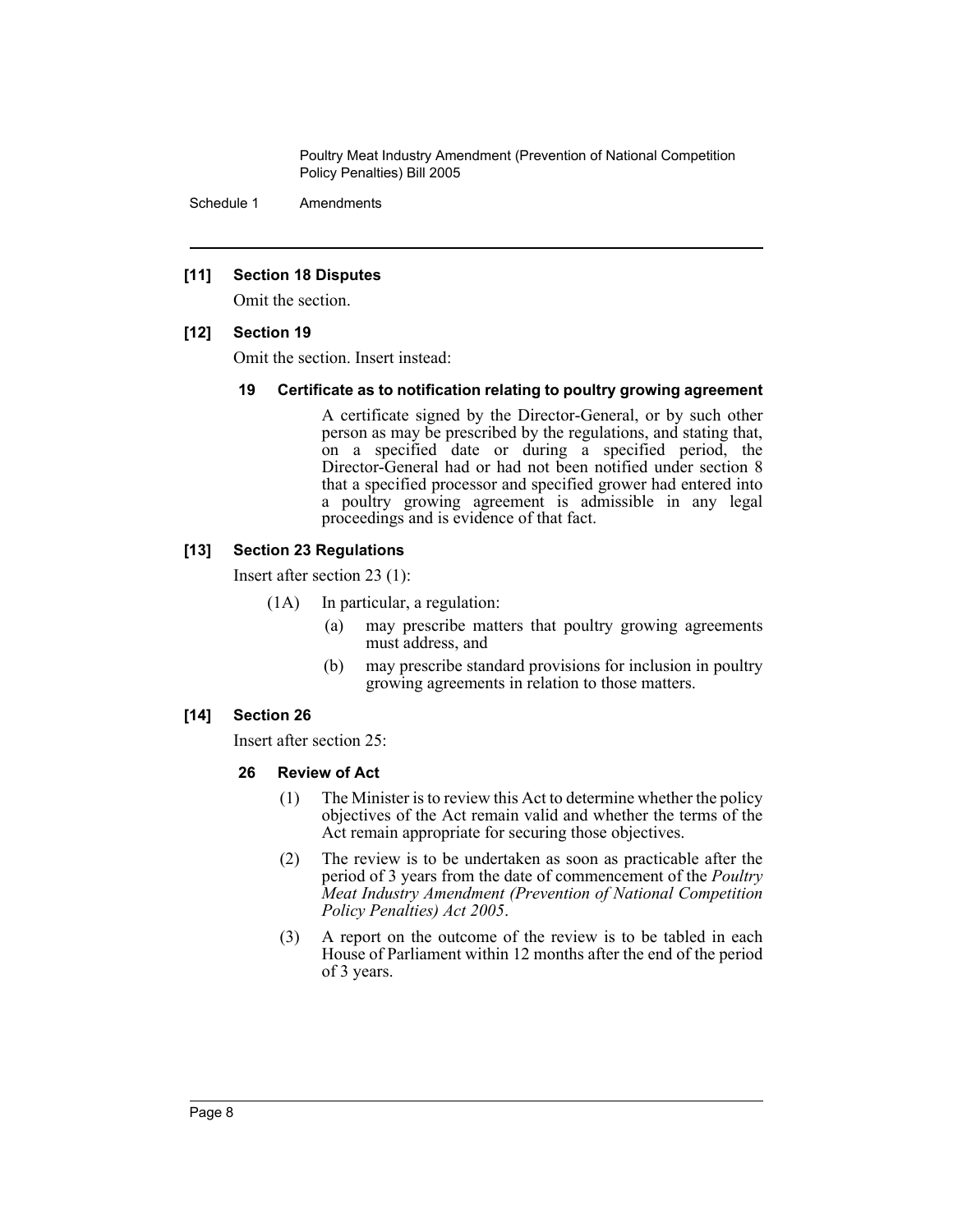Amendments **Schedule 1** and the 1990 state 1 and 1990 state 1 and 1990 state 1 and 1990 state 1 and 1990 state 1

#### **[15] Schedule 1, heading**

Omit the heading and source reference. Insert instead:

## **Schedule 1 Provisions relating to the members of the Committee and the Advisory Group**

(Sections 4 (5) and 6A (5))

#### **[16] Schedule 1, clause 1**

Insert before clause 2:

#### **1 Definitions**

In this Schedule:

*Chairperson* means Chairperson of the Committee or Chairperson of the Advisory Group, as the context requires. *member* means member of the Committee or member of the Advisory Group, as the context requires.

#### **[17] Schedule 1, clause 3**

Omit "term of". Insert "term not exceeding".

#### **[18] Schedule 1, clauses 5 and 6 (2)**

Omit "section 4" wherever occurring. Insert instead "section 6A".

#### **[19] Schedule 1, clause 6 (1)**

Omit "the Committee is constituted as provided by section 4 (3)". Insert instead "the Committee or Advisory Group is duly constituted".

#### **[20] Schedule 1, clauses 7, 8 and 10**

Insert "or Advisory Group" after "Committee" wherever occurring.

#### **[21] Schedule 1, clause 9 (1)**

Omit "The *Public Service Act 1979*".

Insert instead "Chapter 2 of the *Public Sector Employment and Management Act 2002*".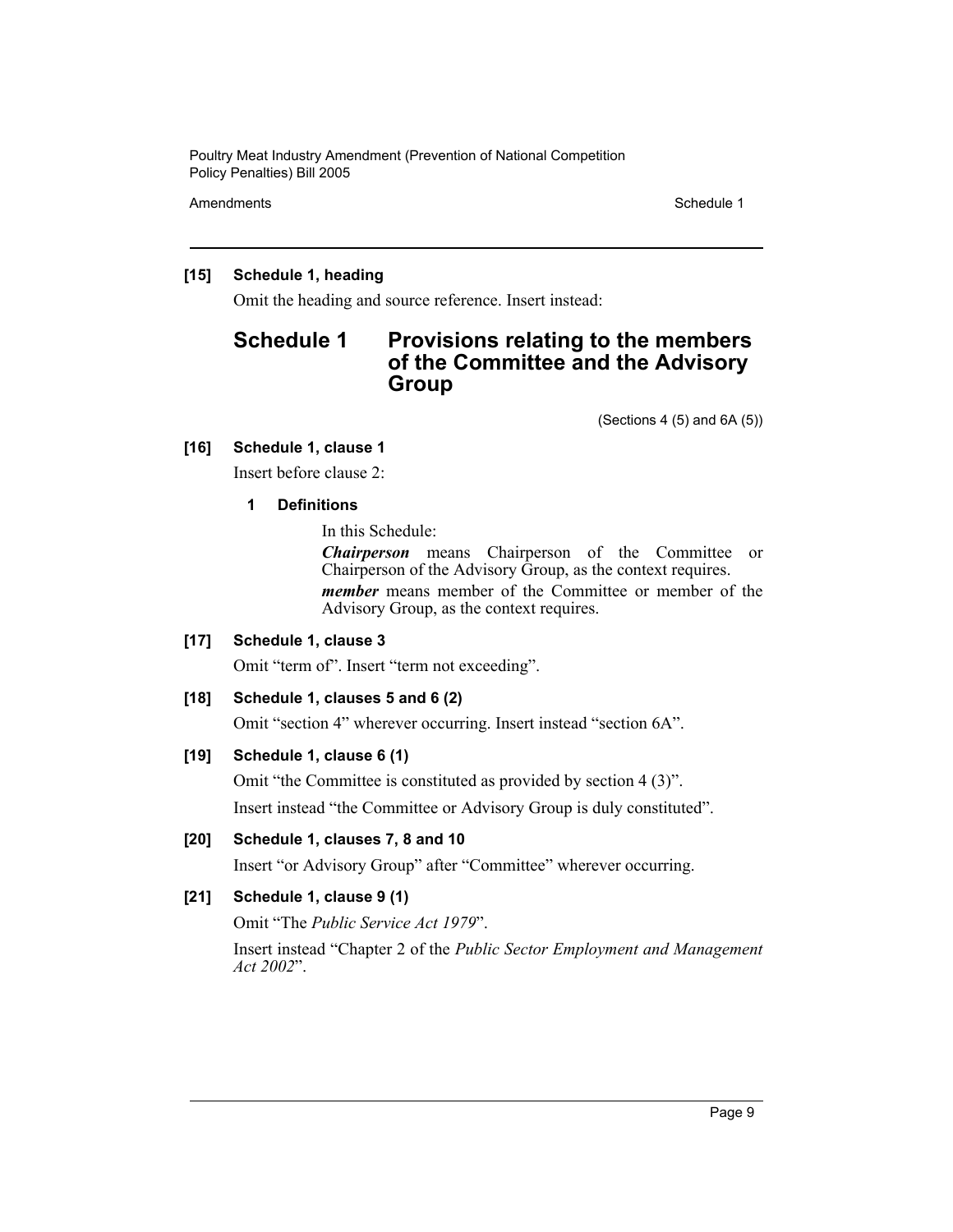Schedule 1 Amendments

#### **[22] Schedule 2, heading**

Omit the heading and source reference. Insert instead:

## **Schedule 2 Provisions relating to the procedure of the Committee and the Advisory Group**

(Sections 4 (6) and 6A (6))

#### **[23] Schedule 2, clause 1A**

Insert before clause 1:

#### **1A Definitions**

In this Schedule:

*Chairperson* means Chairperson of the Committee or Chairperson of the Advisory Group, as the context requires. *member* means member of the Committee or member of the Advisory Group, as the context requires.

#### **[24] Schedule 2, clauses 1 and 3–6**

Insert "or Advisory Group" after "Committee" wherever occurring.

#### **[25] Schedule 2, clause 2**

Omit "8". Insert instead "2".

#### **[26] Schedule 2, clause 2 (2)**

Insert at the end of clause 2:

(2) The quorum for a meeting of the Advisory Group is 4 members.

#### **[27] Schedule 2, clause 6 (1)**

Omit "or by 5 or more members".

Insert instead "or by a quorum of its members".

#### **[28] Schedule 3 Savings, transitional and other provisions**

Insert at the end of clause 1A (1):

*Poultry Meat Industry Amendment (Prevention of National Competition Policy Penalties) Act 2005*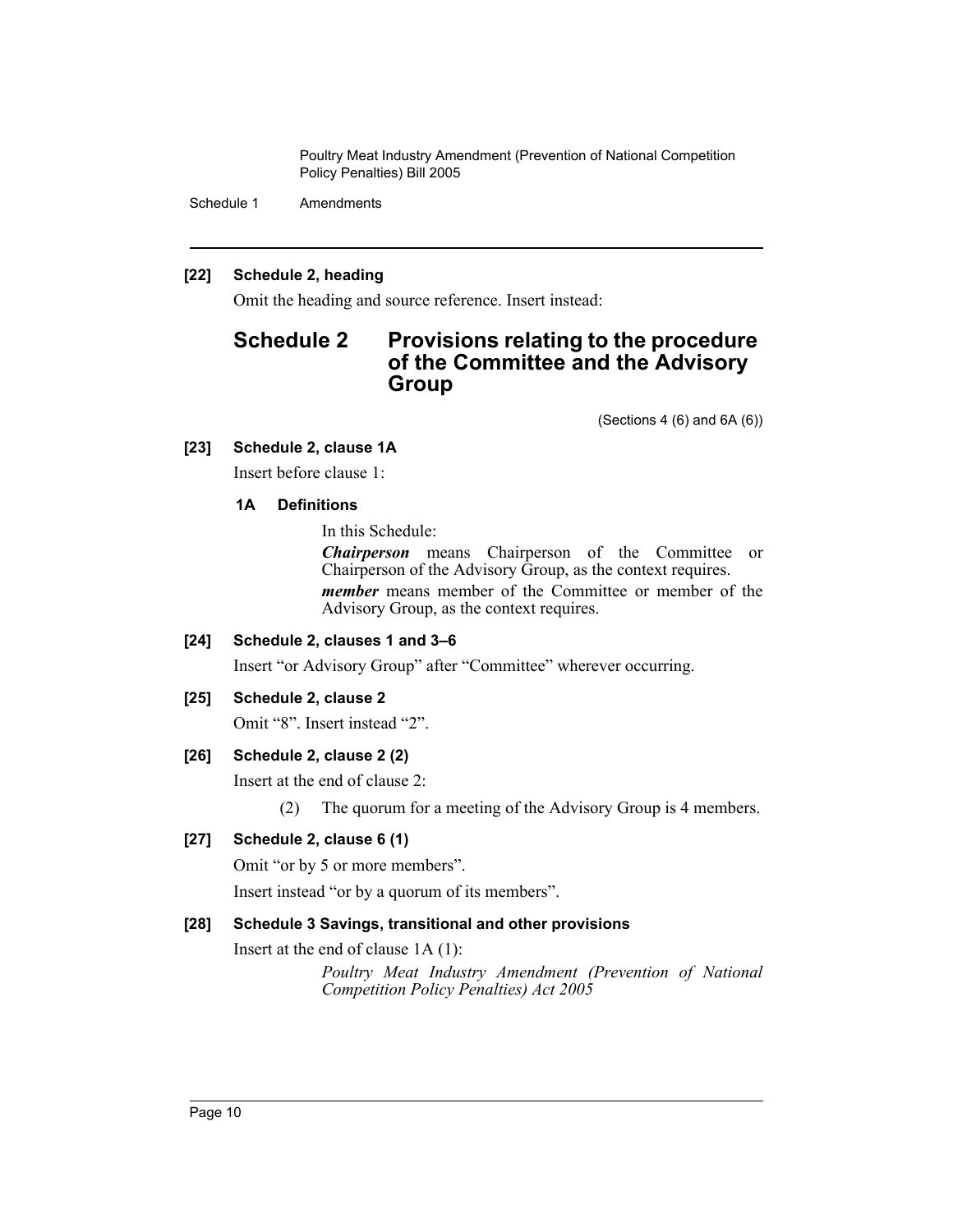Amendments **Schedule 1** and the 1990 state 1 and 1990 state 1 and 1990 state 1 and 1990 state 1 and 1990 state 1

#### **[29] Schedule 3, Part 3**

Insert after Part 2:

### **Part 3 Provisions consequent on enactment of Poultry Meat Industry Amendment (Prevention of National Competition Policy Penalties) Act 2005**

#### **12 Definitions**

In this Part:

*the amended Act* means this Act, as amended by the amending Act.

*the amending Act* means the *Poultry Meat Industry Amendment (Prevention of National Competition Policy Penalties) Act 2005*. *the unamended Act* means this Act, as in force immediately before the commencement of the amending Act.

#### **13 Committee members**

- (1) The person who, immediately before the commencement of Schedule 1 [3] to the amending Act, was the member of the Committee referred to in section  $4(3)(a)$  of the unamended Act is taken to have been appointed as the member referred to in section 4 (3) (a) of the amended Act.
- (2) A person who, immediately before the commencement of Schedule 1 [3] to the amending Act, was a member of the Committee referred to in section  $\overline{4}$  (3) (d) of the unamended Act is taken to have been appointed as a member referred to in section 4 (3) (b) of the amended Act.
- (3) Subject to clause 7 of Schedule 1 to the amended Act, each member referred to in subclause (1) or (2) holds office for the residue of the term for which he or she was appointed as a member under the unamended Act.

#### **14 Continuation of existing poultry growing agreements**

- (1) Subject to subclause (2), the substitution by Schedule 1 [9] to the amending Act of Part 3 of the unamended Act does not affect any existing poultry growing agreement.
- (2) The price for batch poultry received by a processor from a grower under an existing poultry growing agreement is to be calculated: